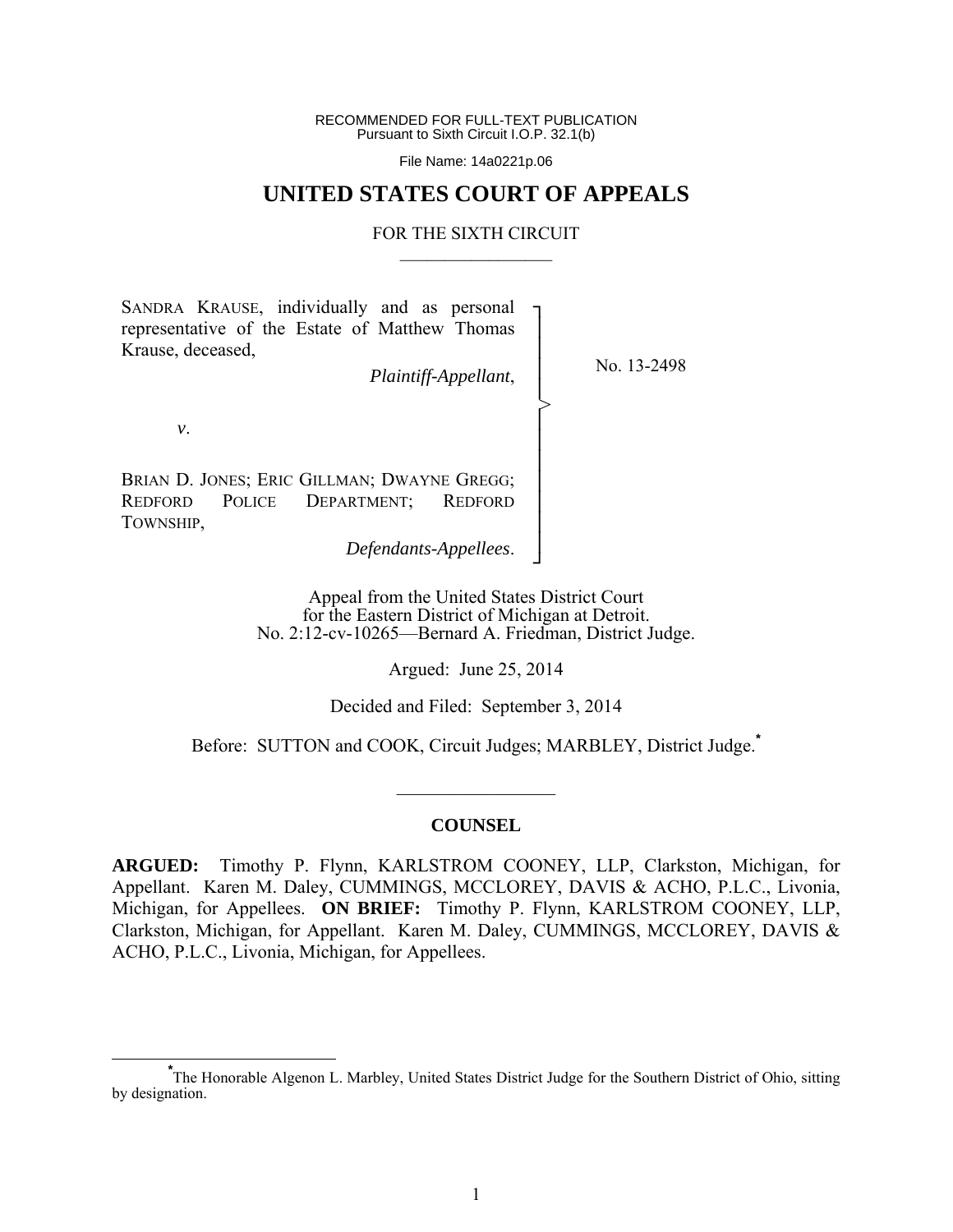SUTTON, J., delivered the opinion of the court, in which COOK, J., joined, and MARBLEY, D.J., joined in part and in the result. MARBLEY, D.J. (pp. 10–13), delivered a separate opinion concurring in part and in the judgment.

# **OPINION**

 $\mathcal{L}_\text{max}$ 

 $\frac{1}{2}$ 

 SUTTON, Circuit Judge. When law enforcement officers tried to execute a warrant for his arrest, Matthew Krause fled into his home and holed up in a bedroom closet armed with a gun. After negotiating for hours, the officers decided to enter the bedroom, using something called a "flash bang" in the process. In the seconds that followed, Krause fired a shot at the officers, and one of the officers fatally shot Krause in response. At issue is whether the officers used excessive force when entering the bedroom and in shooting Krause. We affirm the district court's grant of qualified immunity to the officers.

#### I.

 The United States Marshals arrived at Matthew Krause's home in Redford at nine in the morning on December 12, 2008. They had a warrant for Krause's arrest for felony possession of more than fifty grams of cocaine. When Matthew opened the door and saw the Marshals, he slammed it shut and ran into a bedroom. The Marshals followed. One of the Deputy Marshals entered the bedroom but left to take cover when he found Krause standing in the corner pointing a handgun at him. As the others took up positions around the bedroom, they again announced themselves and again explained they had a warrant for his arrest. Krause told them he had multiple guns in the bedroom and he would kill anyone who tried to come in. As they continued to encourage him to come out unarmed, he continued to threaten to kill them, saying at one point, "[L]et's do this, I'm ready to die[,] are you[?]" R.14-3 at 2.

 The Marshals called the Redford Township Police Department. The Redford SWAT team took up positions in the house, and its negotiator Sergeant Duane Gregg began talking to Krause from the hallway outside the open bedroom door. They talked for the next eight or so hours. Sometimes Krause responded to Sergeant Gregg's questions; sometimes he stayed silent. Sometimes Krause yelled and screamed; sometimes he "got very quiet." R.14-4 at 15 (Tr. at 51).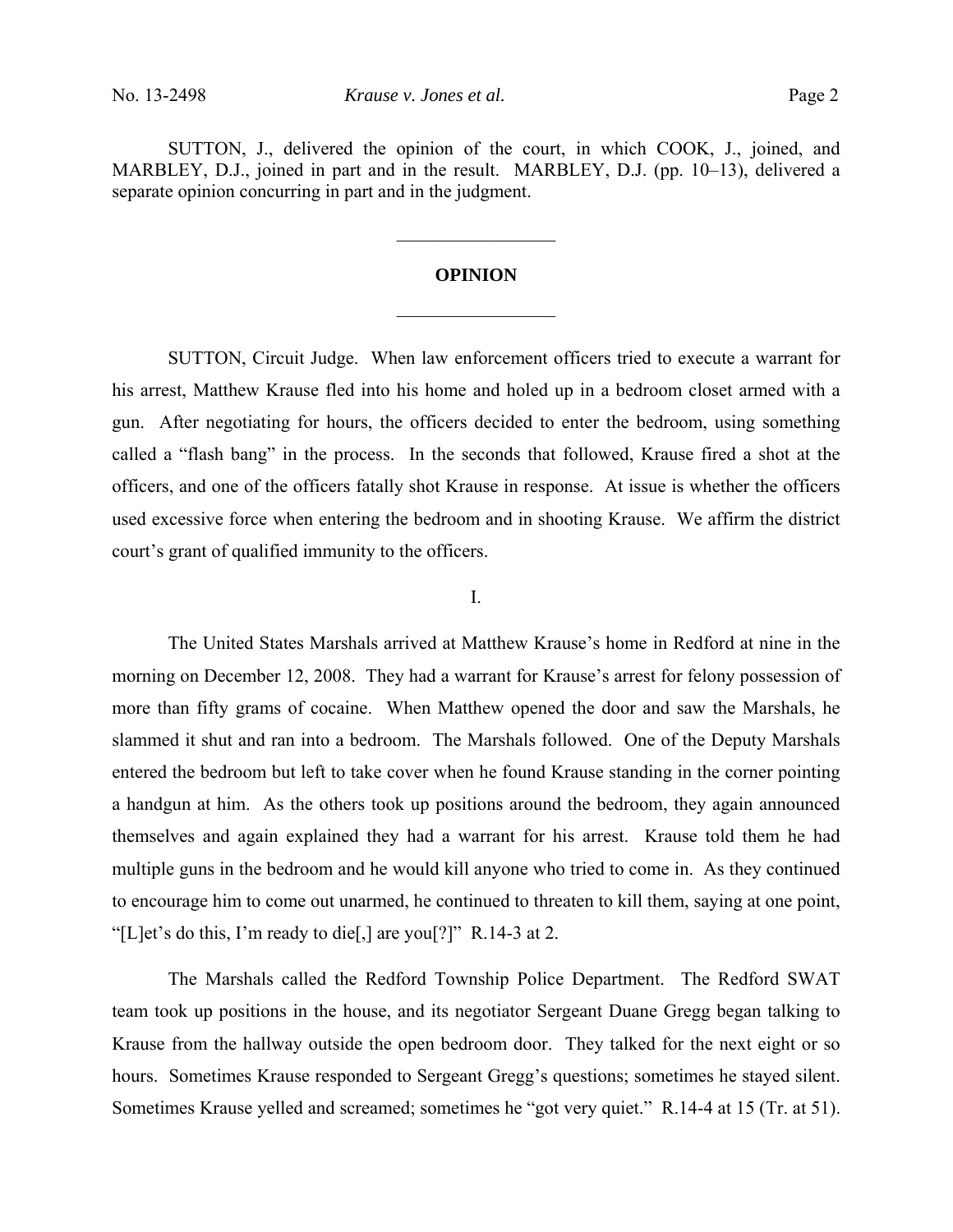Krause was "very upset" with the Livonia Police Department, the neighboring department that had issued the warrant for his arrest, and thought it was out to get him. *Id*. at 13, 14 (Tr. at 45, 46). Sergeant Gregg heard Krause threaten "more than once . . . to come out shooting because he knew how that would end." *Id*. at 15 (Tr. at 53). At one point, Sergeant Gregg brought in Krause's father and girlfriend to talk to Krause, but those conversations "went not too well." *Id*. at 16, 20 (Tr. at 56, 70–73).

 Around six thirty, a pole camera showed that Krause seemed to be sleeping in the closet, prompting the SWAT team to think about entering the bedroom. They briefly considered having one member of the team enter the room behind a shield, fall on Krause, and try to secure him. But they rejected that idea. More extravagantly, they considered using the SWAT team's tank to bring down the exterior wall of the bedroom and to seize Krause in that way. But they rejected that idea as well. They settled on using a "flash bang," "which emits a loud bang and a bright flash of light," *United States v. Dawkins*, 83 F. App'x 48, 49 (6th Cir. 2003), designed to "stun . . . Krause so he would not have an idea what was going on and who was in the room with him," R.14-6 at 16 (Tr. at 55). Before deploying the flash bang and entering the room, they set their weapons to fire automatically because Krause was armed and had "an assault rifle in the room." *Id.* at 17 (Tr. at 59).

 Sergeant Nick Lentine rolled the flash bang into the bedroom. Officer Jones crossed into the room simultaneously "with the flash bang." R.14-5 at 21 (Tr. at 75–76, 81). Officer Butler followed with Lieutenant Gillman behind him. Officer Jones remembers seeing the muzzle flash of a handgun "after the flash bang," as Krause shot at him. *Id*. at 22–23 (Tr. at 81–82). Lieutenant Gillman heard shots before he entered the room—"one round, one shot, and then there was a short pause, and then there was some multiple rounds." R.14-6 at 18, 19 (Tr. at 62, 67). Once inside, Lieutenant Gillman saw Officer Jones sitting down "checking himself" to see if he had been shot. *Id*. at 18 (Tr. at 63). He also saw Krause seated in the closet with his hand on a gun. The entire exchange took "seconds." *Id*. at 19 (Tr. at 67). Officer Butler removed the gun from Krause's hand. Krause was transported to the hospital, where he was pronounced dead. An investigation of the bedroom showed Krause had fired one round from a .38 revolver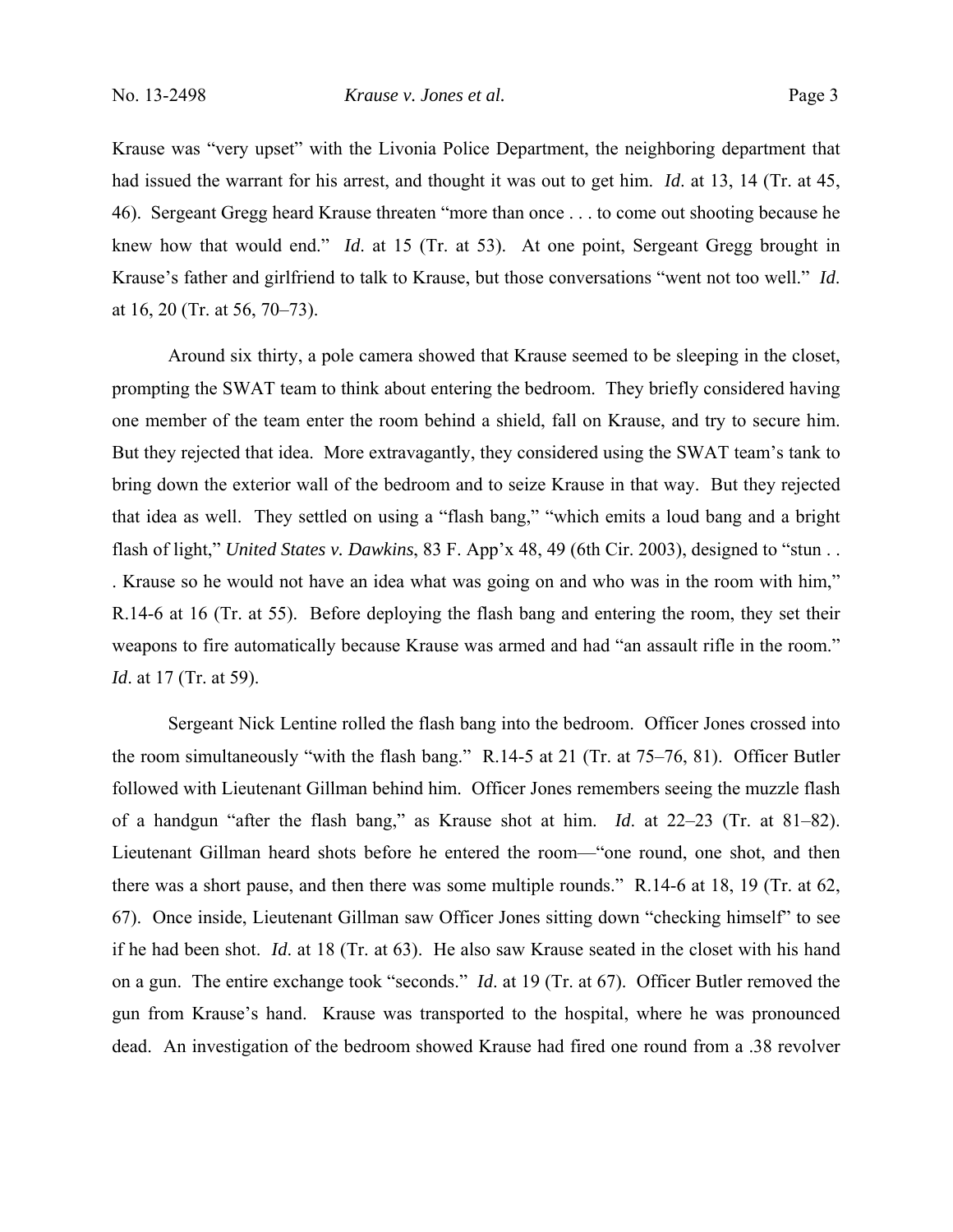toward the doorway from the closet. R.14-3 at 3. A medical examination revealed that Krause had suffered twenty gunshot wounds. R.17-6 at 4–14.

 Matthew's mother sued Sergeant Gregg, Lieutenant Gillman, Officer Jones, the Redford Police Department and Redford Township. Her complaint claimed, as relevant here, that the officers violated Krause's Fourth (and Fourteenth) Amendment rights by using a flash bang and by shooting Krause, and that their actions independently amounted to gross negligence under state law. The district court granted the defendants' motion for summary judgment on all claims on qualified-immunity grounds.

II.

 Qualified immunity shields officers from section 1983 constitutional torts so long as the officers did not violate the clearly established constitutional rights of the claimant. *See Pearson v. Callahan*, 555 U.S. 223, 231 (2009). In assessing that immunity at the summary-judgment phase of the case, we give the plaintiff the benefit of all reasonable factual inferences from the record, asking only whether the officers are entitled to judgment as a matter of law. Fed. R. Civ. P. 56. Qualified immunity protects the officers in this instance.

*Use of the flash bang.* There are several problems with Krause's claim that the officers violated her son's Fourth Amendment rights when they used a flash bang before entering the room. The complaint as an initial matter does not identify any way in which the device improperly seized or otherwise harmed him. And neither the appellate briefs nor oral argument fill this gap.

Even if that were not the case, the officers' use of a flash bang in this instance was reasonable. Faced with a troubled young man resisting arrest on drug charges, threatening to shoot them, expressing his willingness to die, and refusing all requests to surrender peacefully, the officers sought to minimize the risk of injury to themselves and others in entering the room. *See Graham v. Connor*, 490 U.S. 386, 396 (1989). Waiting until Krause appeared to be asleep was one part of the plan. Using a flash bang was the other. As the officers reasonably saw it, both features of the plan diminished the risk of injury to themselves and others. Yes, the light and noise would wake Krause. But the light and noise surely would stun and confuse Krause,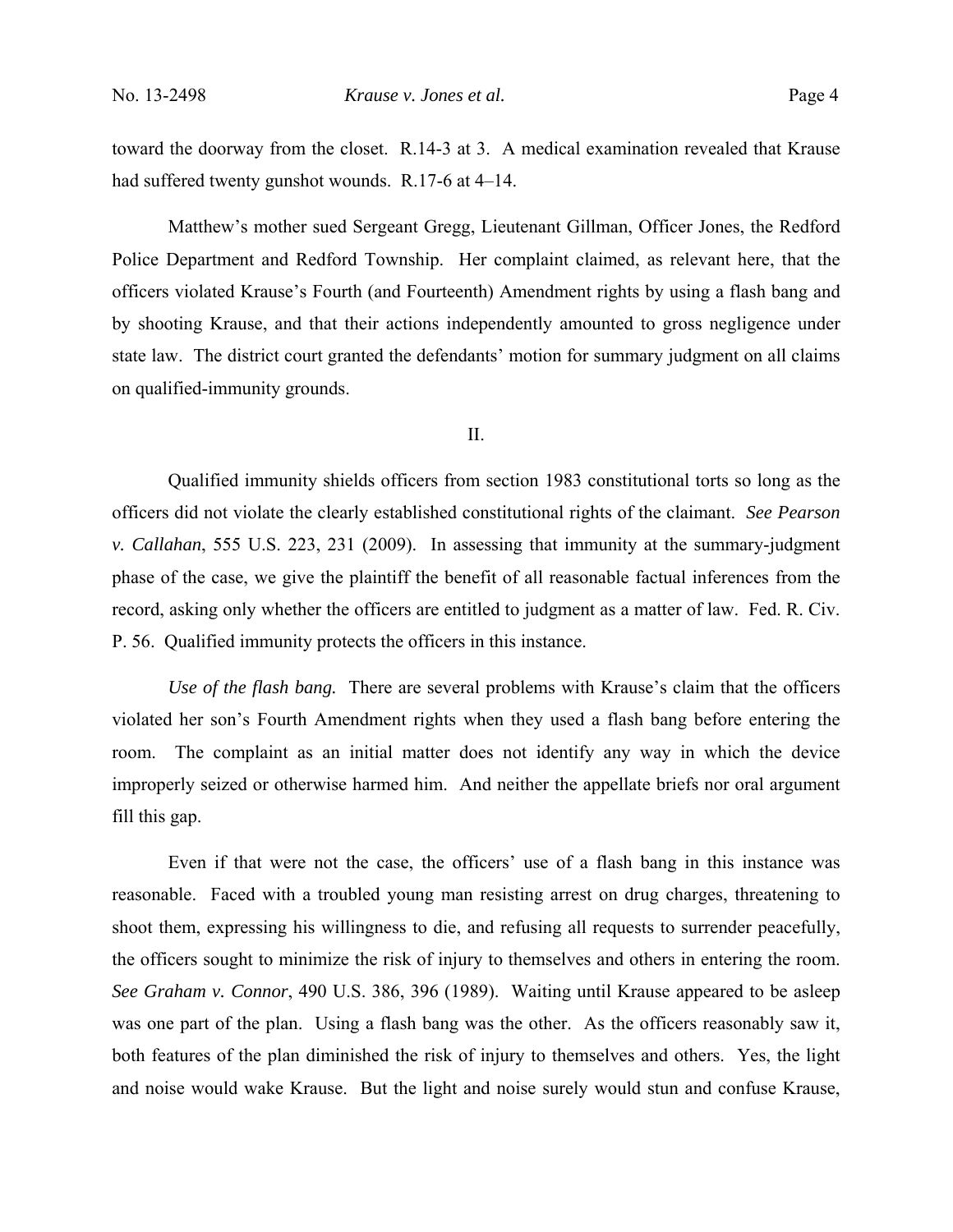giving the officers a chance to subdue Krause before he could act. And of course the flash bang dealt with the risk that Krause only appeared to be sleeping but was not.

All of these increases in officer safety came with little downside, including the kinds of downsides that have led other courts to be skeptical of the use of a flash bang or to find it unreasonable. The suspect was isolated in one room, precluding the risk that the flash bang could harm others, including children, the elderly or others in the wrong place at the wrong time. *See Boyd v. Benton Cnty.*, 374 F.3d 773, 779 (9th Cir. 2004); *United States v. Myers*, 106 F.3d 936, 940 (10th Cir. 1997). The officers had a clear view into the bedroom and closet, allowing them to ignite the flash bang away from the closet and not on Krause. *See Estate of Escobedo v. Martin*, 702 F.3d 388, 407–08 (7th Cir. 2012). Nothing indicated that Krause had other health problems that could be triggered by the device. *See Estate of Smith v. Marasco*, 430 F.3d 140, 151 (3d Cir. 2005). And nothing indicated that the condition of the room could create other problems if a flash bang were ignited. *See Bing ex rel. Bing v. City of Whitehall, Ohio*, 456 F.3d 555 (6th Cir. 2006).

*Bing* illustrates the two sides of the line. The police responded to a report of an intoxicated man, Bing, who had shot at a group of children on his street. After unsuccessfully trying to persuade Bing to leave his house for two hours, the police threw pepper spray and a flash bang into a window. Bing then shot at the police, who threw another flash bang into the house. The house caught fire, and Bing died inside. *Id.* at 558–63. We held that the officers acted reasonably in using the first flash bang to try to force Bing out of his house. The officers needed "to disarm Bing and place him under arrest to abate the threat that he posed to people in the area." *Id.* at 570. Yet the second flash bang crossed the reasonableness line because the officers had "full knowledge that it [would] likely ignite accelerants and cause a fire" and thus created a "mortal," and unnecessary, "threat" to the suspect. *Id.* (internal quotation marks omitted). In this instance, no comparable safety concerns cloud the record.

When put under the microscope of hindsight, it is true, the encounter did not end well. But it is difficult to say that the flash bang, even from the perspective of hindsight, had anything to do with it. At all events, we judge reasonableness "from the perspective of a reasonable officer on the scene, rather than with the 20/20 vision of hindsight." *Graham*, 490 U.S. at 396.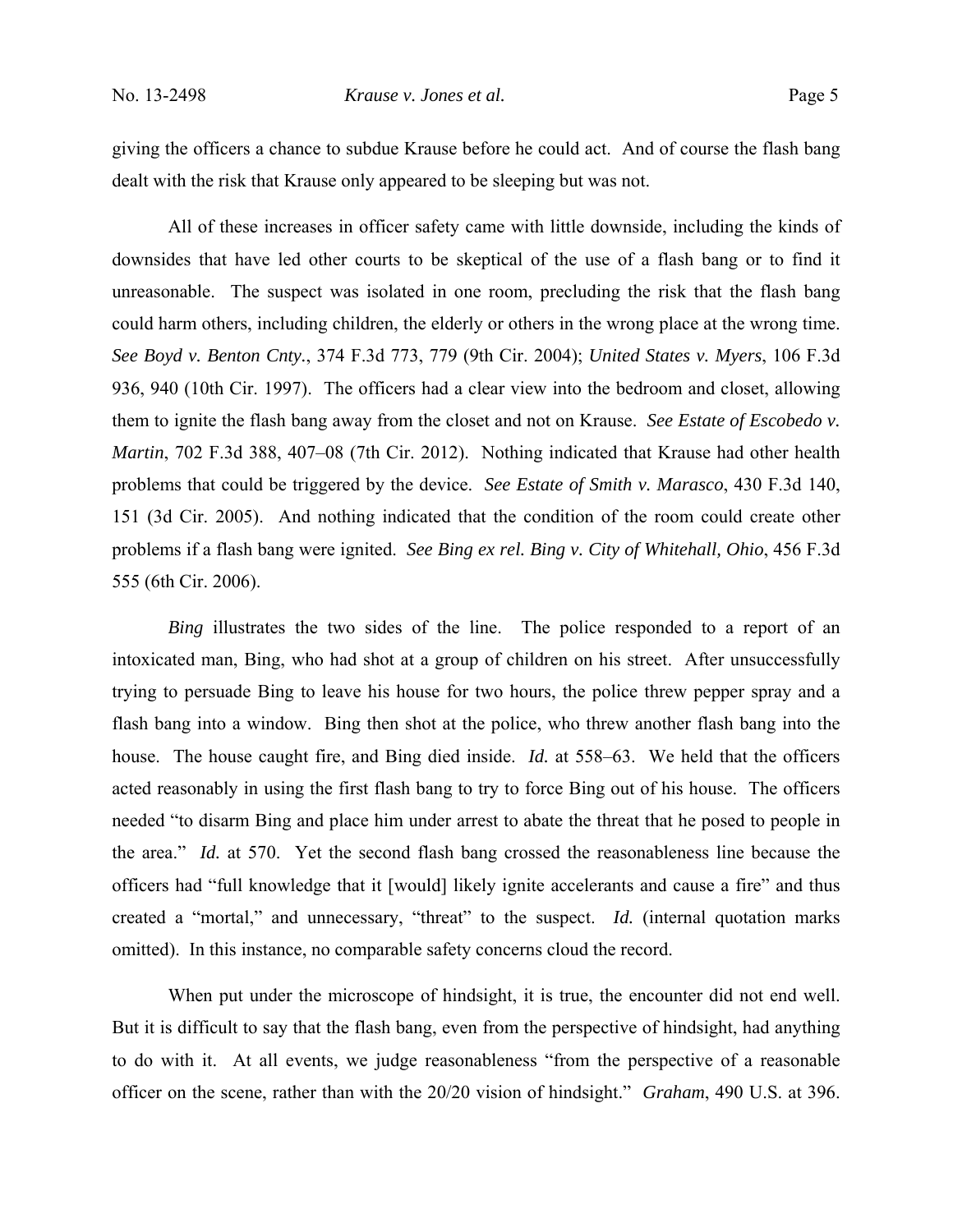## No. 13-2498 *Krause v. Jones et al.* Page 6

From that vantage point, the officers acted reasonably. *See also Graves v. Bowles*, 419 F. App'x 640, 643–44 (6th Cir. 2011) (finding the use of a flash bang outside of a suspect's car reasonable where officers had "reason to believe that Graves might be dangerous when they tried to arrest him"); *Dawkins*, 83 F. App'x at 51 ("[T]he officers' use of the flash-bang diversionary device [was] objectively reasonable" in executing a search warrant at the apartment of a man with a prior conviction for facilitating a murder and who likely possessed an assault rifle.).

Because the officers complied with the Fourth Amendment in using the flash bang, it follows that they did not violate any clearly established law in doing so. Even *Bing,* which found a constitutional violation with the second use of the flash bang, determined that the officers did not violate clearly established law.

*Fatal shooting.* The officers' use of deadly force—shooting Krause—also did not violate his Fourth Amendment rights. Whether an officer reasonably uses deadly force turns on whether "the officer has probable cause to believe that the suspect poses a threat of serious physical harm, either to the officer or to others." *Tennessee v. Garner*, 471 U.S. 1, 11 (1985). Officer Jones fired at Krause after he saw the flash of another gun. An officer in Officer Jones' position—one who saw the flash of a gun pointing at him, who knew that Krause was armed, and who had heard him threaten to shoot—reasonably could think that Krause posed a serious threat to him and the two officers behind him. For that reason, Officer Jones acted reasonably in using deadly force. *See, e.g.*, *Simmonds v. Genesee Cnty.*, 682 F.3d 438, 445 (6th Cir. 2012) (holding that officer reasonably used deadly force when faced with a suspect who "had been drinking," "was possibly suicidal," "fled into a heavily-wooded area," "ignored repeated orders to show his hands," "threatened the officers by yelling, 'I have a gun,"" and "brandish[ed] a silver object ... as if it were a weapon"); *Livermore ex rel. Rohm v. Lubelan*, 476 F.3d 397, 404–06 (6th Cir. 2007) (holding that a police officer reasonably decided to shoot a suspect "to prevent [him] from firing at" other officers in light of the suspect's "proximity to the [other officers] while armed with a rifle, his prior violent behavior, and his continued refusal to surrender and face arrest").

 The claimant offers several rejoinders to this conclusion. She suggests that Krause may have been asleep with his hand on the trigger of the gun and might have fired accidentally when the flash bang jolted him awake. Yet Krause's intent, or lack of intent, in firing the gun has no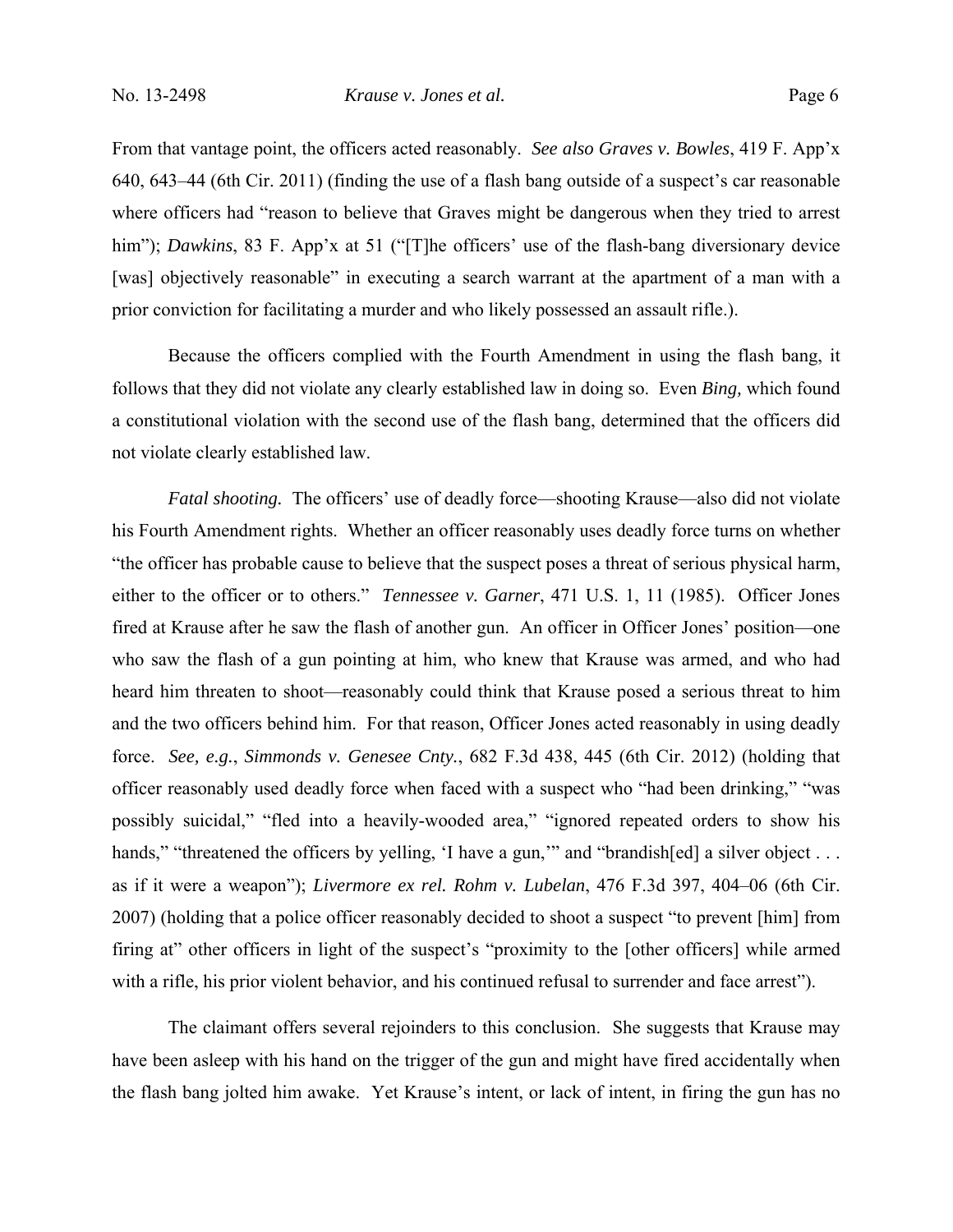role to play. We judge Officer Jones' reasonableness "from the perspective of a reasonable officer on the scene," *Plumhoff v. Rickard*, 134 S. Ct. 2012, 2020 (2014) (internal quotations omitted), and a reasonable officer in his shoes would have no way of knowing whether Krause fired his gun intentionally or accidentally—and would not be required to wait for a second shot to see.

 She adds that her expert questioned whether Krause fired his gun at all. But this argument lacks any support in the record. She never identified any such expert, and a search of the record does not turn up a report or deposition of any expert. At argument, she elaborated that a coroner from another county performed a second autopsy on Krause and did not find any gunpowder residue on his hands. But this autopsy was performed *after* Krause was embalmed, precluding any reasonable inference that Krause did not fire the first shot and explaining why the report itself nowhere concludes that Krause did not fire at Officer Jones.

 Even if Officer Jones had the right to use deadly force in self-defense, she questions the use of so much force—twenty rounds in all. But, so far as the record shows, the number of rounds fired by the officer flows from the reasonable decision to engage the automatic-trigger function on his gun before entering the room. And no evidence shows that Officer Jones continued firing after he knew that he had already incapacitated Krause or that Krause had given up. "[I]f police officers are justified in firing at a suspect in order to end a severe threat to public safety, the officers need not stop shooting until the threat has ended." *Id.* at 2022.

 Plaintiff asks, last of all, why the officers opted to enter the bedroom instead of waiting for Krause to exit on his own. But the officers did try waiting—ten hours in all devoted to trying to coax Krause out of the bedroom. This was not an impulsive entry. At any rate, "the police need not have taken that chance and hoped for the best." *Scott v. Harris*, 550 U.S. 372, 385 (2007). Keep in mind that Krause never backed off his suicidal threat during the stand-off to emerge with guns firing. The assumption that waiting carried no risks of its own is belied by the reality that, so far as they knew, Krause could have emerged at any point and acted on this threat to "come out shooting" or could have taken his own life during the delay. That is why continuing to wait was not, as the claimant suggests, a risk-free option. The officers reasonably waited until Krause fell asleep and opted to act then. No doubt, the plan did not end well,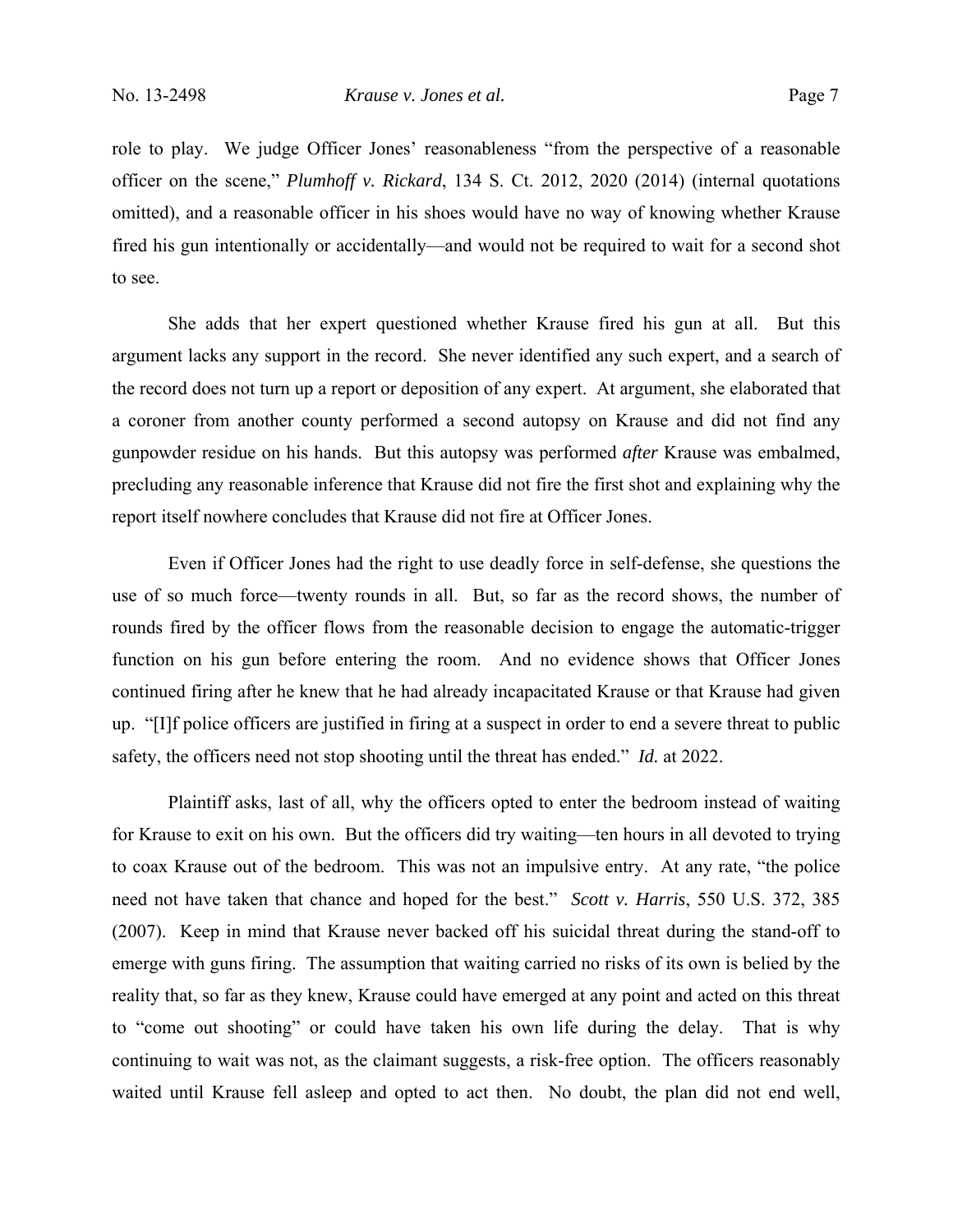## No. 13-2498 *Krause v. Jones et al.* Page 8

leaving us with the seen consequences of the officers' actions (the regrettable death of a child and brother) and the unseen possibilities of what might have been (perhaps no death at all). Yet when the Supreme Court warns lower courts not to judge the reasonableness of an officer's action from the peace and safety of their chambers "with the 20/20 vision of hindsight," *Graham*, 490 U.S. at 396, this is what they mean. The question for us is: Did the officers act reasonably based on what they knew at the time? The answer on this record is: Yes.

 The concurrence questions the officers' decision to enter the bedroom with their weapons set to fire automatically. But it is not clear why. Krause had shown no concern for his own safety or that of others and had threatened many times to shoot the officers if they entered. Once Krause delivered on his threat and fired at Officer Jones, all agree that Officer Jones could reasonably fire back and could keep firing "until the threat [was] over." *Plumhoff*, 134 S. Ct. at 2022. And all agree that nothing in the record suggests that Officer Jones kept firing even after he knew Krause no longer posed a threat. If it is true that officers may fire "15 shots" in a "10second span" *when the suspect is not even shooting at the officers*, as *Plumhoff* allowed, *id.*, it must be true that officers may return fire with an automatic weapon when they are being fired upon. Indeed, Krause does not argue that, accepting that Krause shot at Office Jones, Officer Jones could not respond with shots from an automatic weapon. Not one of the cases cited by the concurrence contradicts this rule.

The concurrence adds that "There was no need for Matthew Krause to die." We agree and have considerable sympathy for his family. But as the record confirms, the reason Matthew Krause died was that he fired first. Officer Jones had every right in such a dangerous situation, proved dangerous the minute he entered the room, to engage the automatic-fire function on his gun before entering the room and to use it after entering the room and being fired upon. The plaintiffs offer no evidence, case law, custom or anything else that says otherwise.

That leaves one loose end. The complaint raised a state law gross negligence claim. It did not explain the basis for that claim. The response to the defendants' summary judgment motion did not either. *See* R.17 at 19 (mentioning the phrase "gross negligence" but referencing excessive force cases). Nor did the motion for reconsideration mention the claim. *See* R.21 at 4. The district court could have treated this undeveloped claim as a forfeited one. *See Brown v.*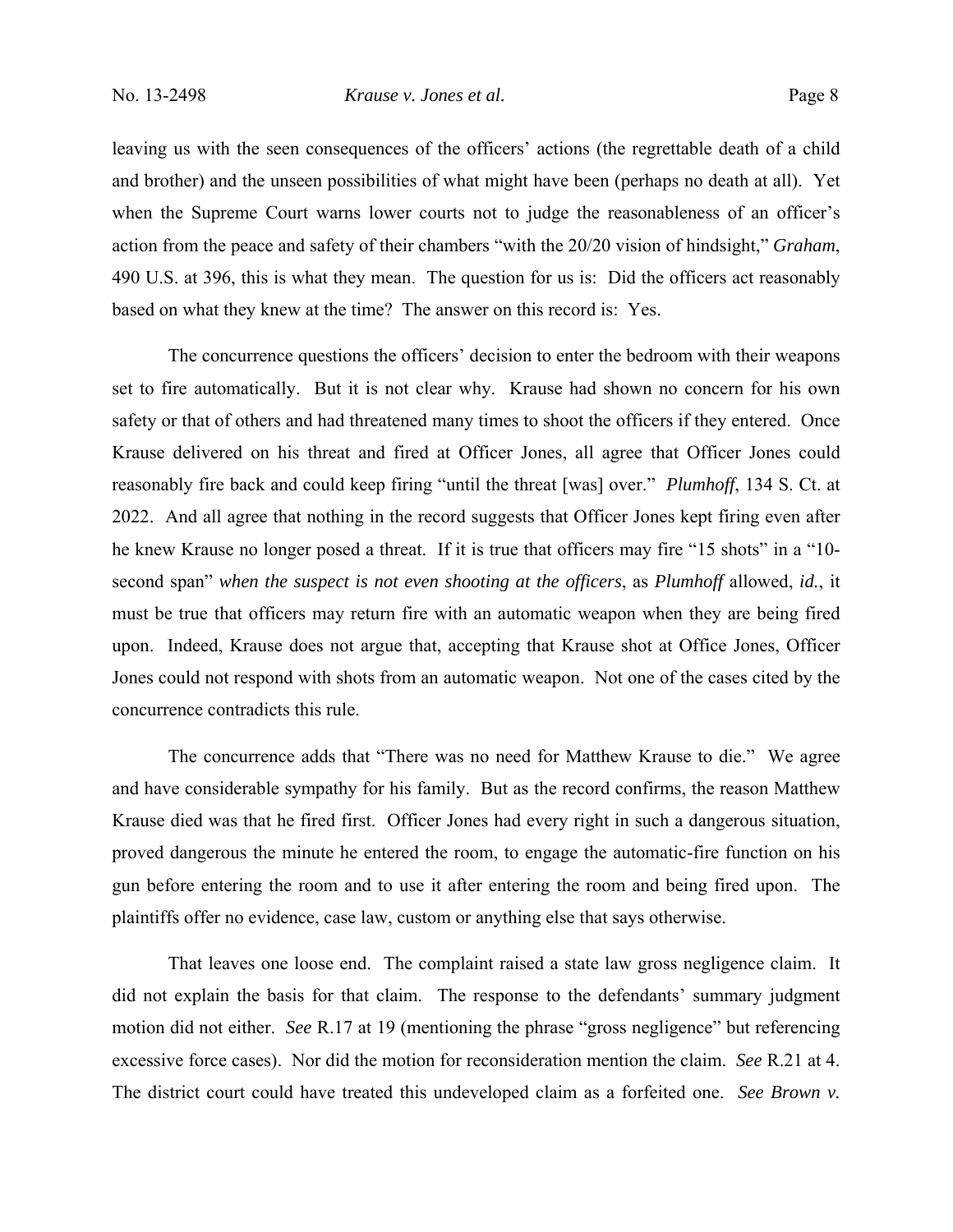*United States*, 545 F. App'x 435, 437–38 (6th Cir. 2013). It instead, generously we think, assumed the gross negligence claim was based on the same conduct—the flash bang and shooting—as the excessive force claim. R.19 at 8. For the reasons just given, the decisions to use a flash bang and to shoot Krause were reasonable, not "reckless," Mich. Comp. Laws § 691.1407(8)(a), and so do not amount to gross negligence.

For these reasons, we affirm the district court's judgment.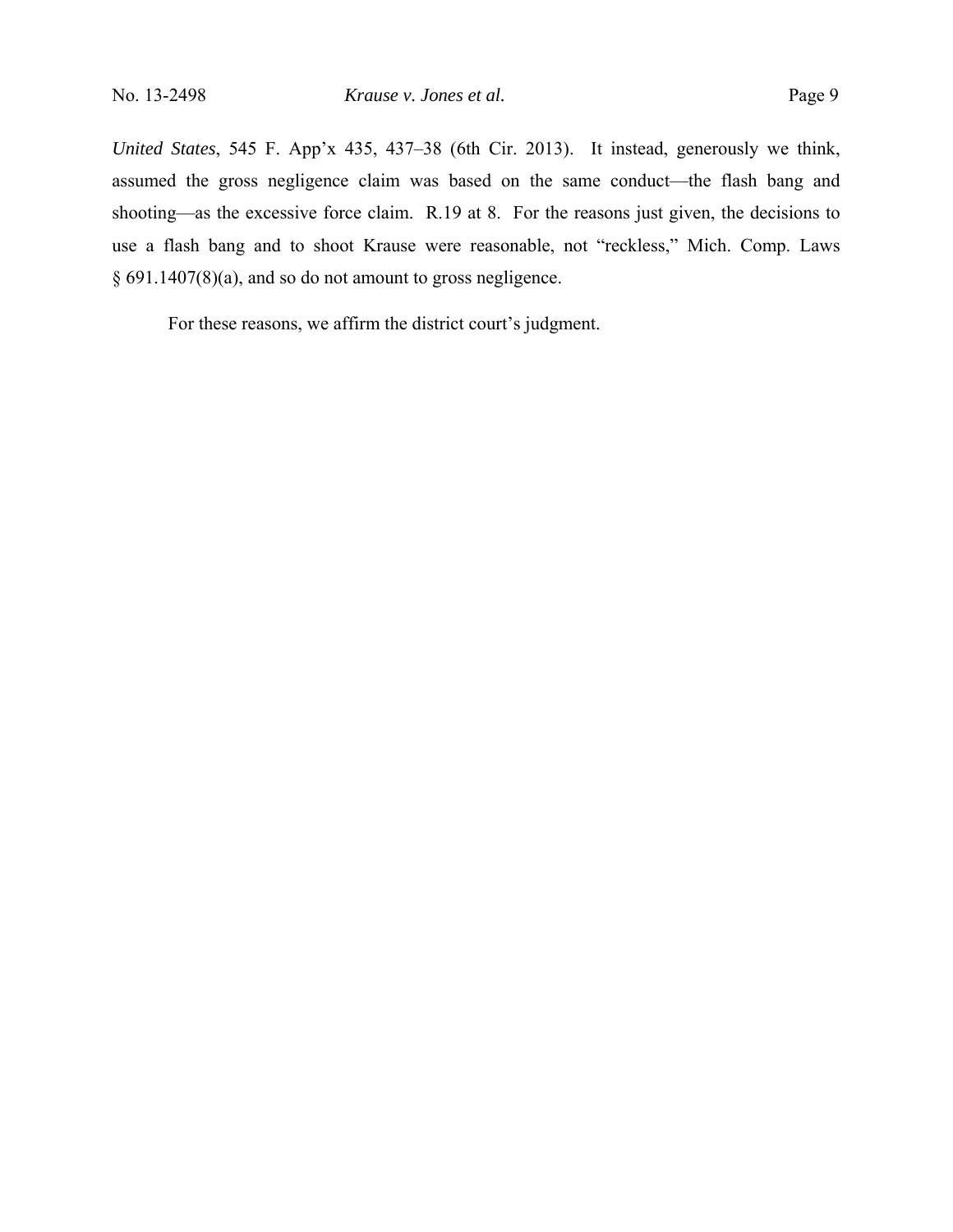# **CONCURRING IN PART AND IN THE JUDGMENT**

 $\mathcal{L}_\text{max}$  , and the contract of the contract of the contract of the contract of the contract of the contract of the contract of the contract of the contract of the contract of the contract of the contract of the contr

 $\mathcal{L}_\text{max}$  , and the contract of the contract of the contract of the contract of the contract of the contract of the contract of the contract of the contract of the contract of the contract of the contract of the contr

MARBLEY, District Judge, concurring in part and concurring in the judgment.

I concur in the court's holding that the officer's use of deadly force in this case, where Krause fired first, did not violate Krause's Fourth Amendment rights. An officer in the position of Officer Jones, who had heard Krause's threats, knew that he was armed, and saw the muzzle flash of Krause's gun, reasonably could determine that Krause posed a serious threat to him and to other officers, and that the threat must be neutralized.

I write separately, however, to express my disagreement with the court's conclusion that it was reasonable for Officer Jones to shoot Krause twenty times. *See* R. 17-6 at 4-14. The majority flatly announces that the number of rounds fired by Jones "flow[ed] from the reasonable decision" of the officer to engage the automatic-fire function of his weapon. *Supra* at 7; I find such a decision to be neither reasonable nor inevitable. The majority notes that, if an officer is justified in firing, he may continue to fire until the threat has ended. *See Plumhoff v. Rickard*, 134 S. Ct. 2012, 2022 (2014). But this analysis ignores any consideration of the decisions—and the reasonableness thereof—made by police in the run-up to their entrance. Indeed, the majority has no trouble concluding that, after waiting ten hours for Krause to exit his house, waiting a minute longer was unnecessary. True, the majority concedes, "the plan did not end well." *Supra* at 7. But the majority appears to sanction the officers' conduct in arriving with blood and thunder, detonating a flash bang despite the fact that Krause was sleeping, and pre-engaging the automatic-fire modes on their weapons, thereby ensuring that a single trigger pull would result in a fusillade.

Claims against officers for use of excessive force during a stop or arrest are properly analyzed in keeping with "the Fourth Amendment's prohibition against unreasonable seizures of the person," wherein the "reasonableness" of a particular seizure "depends not only on *when* it is made, but also on *how* it is carried out." *Graham v. Connor*, 490 U.S. 386, 395 (1989) (emphasis in original). This determination requires "a careful balancing of 'the nature and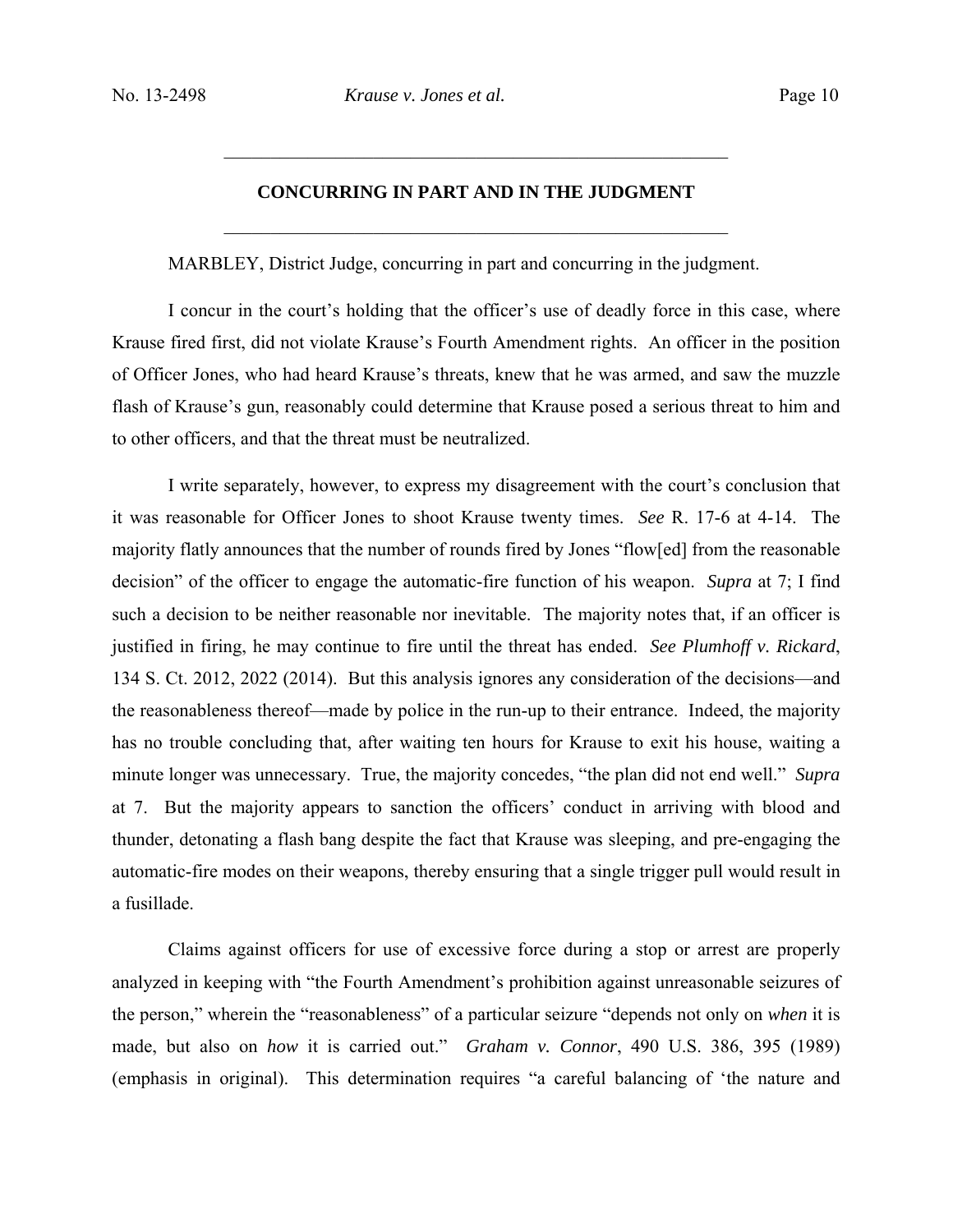### No. 13-2498 *Krause v. Jones et al.* Page 11

quality of the intrusion on the individual's Fourth Amendment interests' against the countervailing governmental interests at stake." *Id.* at 396 (quoting *Tennessee v. Garner*, 471 U.S. 1, 8 (1985)). Of course, the "reasonableness" inquiry must be judged objectively, from the perspective of a reasonable officer at the scene, not based on hindsight, and must allow for "the fact that police officers are often forced to make split-second judgments." *Id.* at 397.

But I struggle to understand why the majority's analysis is bereft of any examination into the officers decisions not to wait longer, or to leave Krause asleep while apprehending him, or at minimum to shoot merely in order to incapacitate, rather than to destroy. *Compare Baker v. City of Hamilton, Ohio*, 471 F.3d 601, 607 (6th Cir. 2006) ("We have held repeatedly that the use of force after a suspect has been incapacitated or neutralized is excessive as a matter of law."). The case *sub judice* is unlike *Plumhoff*, where a fleeing, reckless motorist "never abandoned his attempt to flee" during the 10-second span when police shot him 15 times. 134 S. Ct. at 2022. Here, Krause—who was admittedly armed with a gun and seemingly eager to die—started awake, fired once, and died in a hail of 20 bullets.

Once Krause fired, it is clear that the officer's decision to return fire was reasonable. But surely this court is able to question also the pre-shooting conduct by law enforcement. *See, e.g.*, *Claybrook v. Birchwell*, 274 F.3d 1098, 1105 (6th Cir. 2001) (considering earlier shooting in assessing the reasonableness of officer's ultimate use of fatal force); *see also Terebesi v. Torreso*, No. 12-3867, 2014 WL 4099309, at \*11-12 (2d Cir. Aug. 21, 2014) ("Our case law thus clearly establishes that planners may be liable under section 1983 to the extent that a plan for a search or seizure, as formulated and approved by those defendants, provides for and results in an unconstitutionally excessive use of force."); *Young v. City of Providence ex rel. Napolitano*, 404 F.3d 4, 22 (1st Cir. 2005) ("[O]nce it is clear that a seizure has occurred, the court should examine the actions of the government officials leading up to the seizure.") (quotation omitted); *Abraham v. Raso*, 183 F.3d 279, 291-92 (3d Cir. 1999) (disagreeing with "those courts which have held that analysis of 'reasonableness' under the Fourth Amendment requires excluding any evidence of events preceding the actual 'seizure.'"); *Billington v. Smith*, 292 F.3d 1177, 1188 (9th Cir. 2002) (Police "could be held liable for shooting the [suspect] – even though they reasonably shot him at the moment of the shooting – because they used excessive force in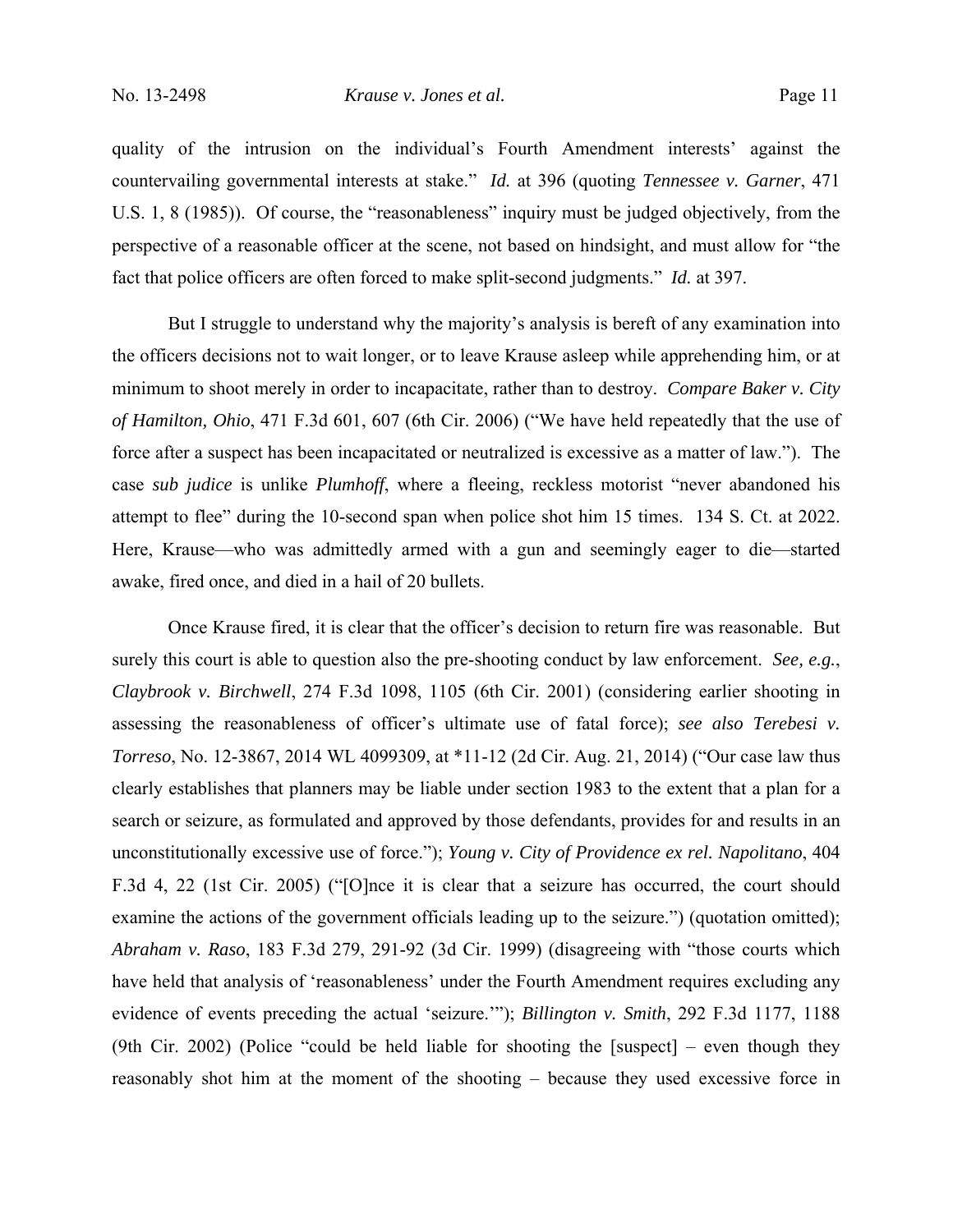creating the situation which caused [the man] to take the actions he did.") (quotation omitted); *Holland ex rel. Overdorff v. Harrington*, 268 F.3d 1179, 1189 (10th Cir. 2001) (The "totality of the circumstances surrounding a seizure embraces conduct immediately connected with the seizure, such as police conduct arguably creating the need for force where use of excessive force has been alleged.") (quotations omitted); *Bella v. Chamberlain*, 24 F.3d 1251, 1256 (10th Cir. 1994) ("Obviously, events immediately connected with the actual seizure are taken into account in determining whether the seizure is reasonable."); *but see Waller v. City of Danville*, 212 F. App'x 162, 171 (4th Cir. 2006) ("Although circuits differ on the question of how pre-shooting conduct should be weighed in an excessive force case, this circuit has repeatedly held that such conduct is generally not relevant and is inadmissible.").

If officers had decided, for example, to carry with them a grenade launcher, or call down a strike from a Predator drone, or take other actions which recklessly created excessive risk, this court would be justified in asking whether officers acted unreasonably in their preparations. *Compare Bing ex rel. Bing v. City of Whitehall, Ohio*, 456 F.3d 555, 570 (6th Cir. 2006) (Even "if the police had a great enough interest to use deadly force against [defendant], it does not follow that they may do so in any way they desire, say, by burning down his house rather than shooting at him."). It is equally appropriate that we inquire why officers were justified in entering with their weapons set to fully-automatic fire. I cannot accept the blind conclusion that this action was reasonable.

What is more, it is deeply troubling to see that, before launching their raid against the sleeping Krause, police considered other options, including the truly outrageous possibility of "using the SWAT team's tank to bring down the exterior wall of the bedroom and to seize Krause in that way." *Supra* at 3. This deliberation is disturbing not for the fact that police opted for a different choice, but because such a shockingly militarized option was even a consideration in the apprehension of a low-level drug dealer. In comparison, the officers' choice merely to use fully-automatic rifles, riot shields, and flash-bang grenades seems almost reserved. But it is precisely this sort of jurisprudential creep which must be resisted at all costs; indeed, as the Supreme Court long ago warned, "[i]t is the duty of courts to be watchful for the constitutional